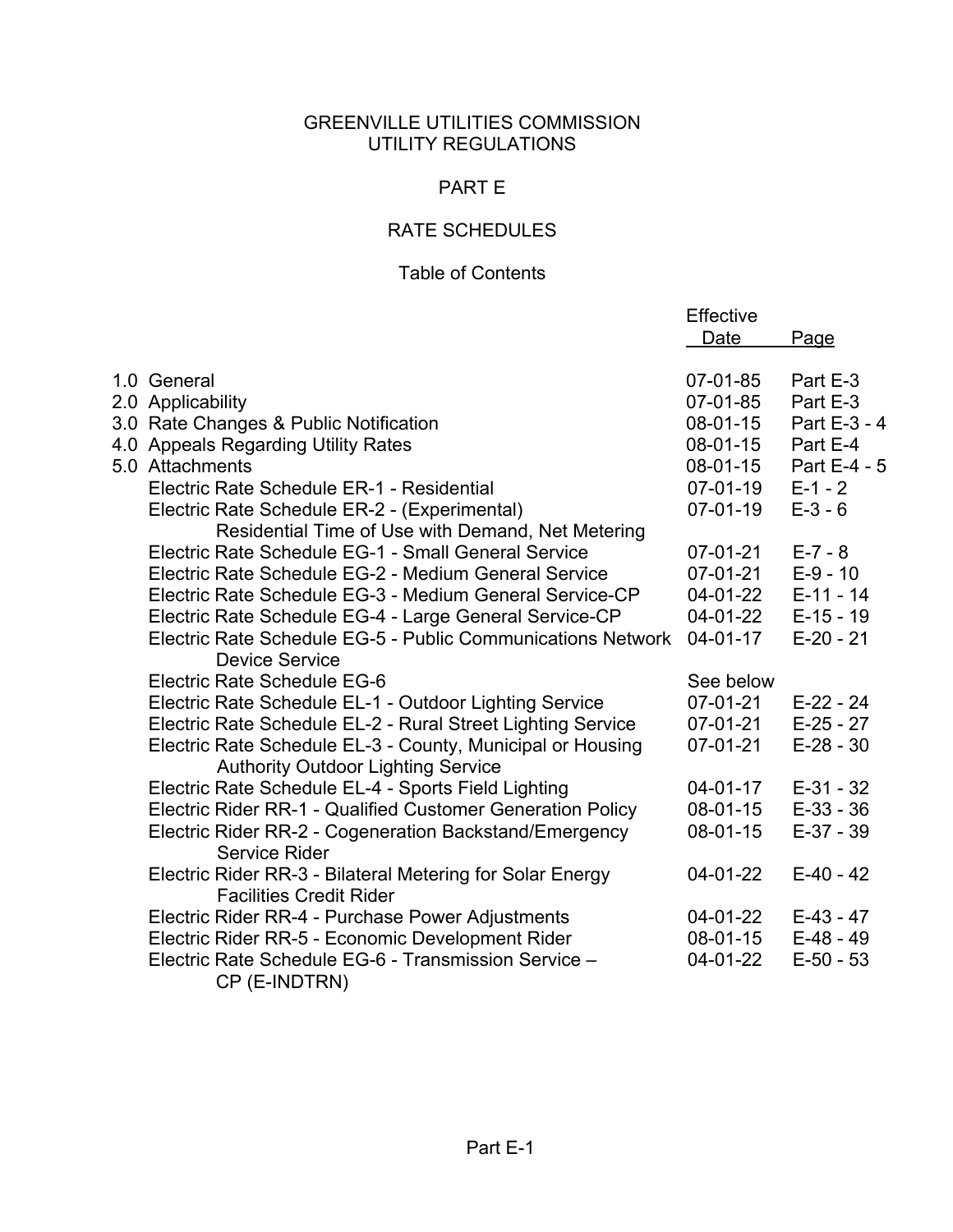| Water Rate Schedule W-1 - (In-City)<br>Water Rate Schedule W-2 - (Out-of-City)                              | $07 - 01 - 19$<br>07-01-19 | $W-1 - 3$<br>$W-4 - 6$ |
|-------------------------------------------------------------------------------------------------------------|----------------------------|------------------------|
| Water Rate Schedule W-3 - (Interruptible Service)                                                           | 06-01-19                   | $W-7 - 9$              |
| Water Rate Schedule W-4 - Firm Wholesale Water Supply to<br><b>Public Water Systems</b>                     | $07 - 01 - 19$             | $W-10-12$              |
| Water Rate Schedule W-5 - Bethel Service Area - Inside<br><b>Corporate Limits</b>                           | $07-01-21$                 | $W-13-15$              |
| Water Rate Schedule W-6 - Bethel Service Area - Outside<br><b>Corporate Limits</b>                          | 07-01-21                   | $W-16-18$              |
| Sewer Rate Schedule S-1- (In-City & Out-of-City)                                                            | $07 - 01 - 18$             | $S-1 - 4$              |
| Sewer Rate Schedule S-2 - Waste Surcharge Schedule                                                          | $07 - 01 - 18$             | $S-5-6$                |
| Sewer Rate Schedule S-3 - Pre-Treatment Analysis and Hauled<br><b>Wastewater Charges</b>                    | $07 - 01 - 19$             | $S-7$                  |
| Sewer Rate Schedule S-4 - Wastewater Service to Municipalities 04-01-11                                     |                            | $S-8-9$                |
| Sewer Rate Schedule S-5 - Sewer Only Customers                                                              | $07 - 01 - 18$             | $S-10-13$              |
| Sewer Rate Schedule S-6 - Bethel Service Area - Inside &<br><b>Outside Corporate Limits</b>                 | $07 - 01 - 21$             | $S-14-17$              |
| Sewer Rate Schedule S-7 - Bethel Service Area (Sewer Only<br>Customers) - Inside & Outside Corporate Limits | 07-01-21                   | $S-18-21$              |
| Natural Gas Rate Schedule N-1 - Residential Service                                                         | 06-01-22                   | $G-1 - 3$              |
| Natural Gas Rate Schedule N-2 - Residential (Heat Only)<br>Service                                          | 06-01-22                   | $G-4 - 6$              |
| Natural Gas Rate Schedule N-3 - Commercial Service                                                          | 06-01-22                   | $G - 7 - 9$            |
| Natural Gas Rate Schedule N-4 - Industrial Service                                                          | 06-01-22                   | $G-10 - 12$            |
| Natural Gas Rate Schedule N-5 - Interruptible Service                                                       | $07 - 01 - 19$             | $G-13 - 16$            |
| Natural Gas Rate Schedule N-6 - Seasonal Service                                                            | 06-01-22                   | G-17 - 19              |
| Natural Gas Rate Schedule N-7 - Storage Service                                                             | 06-01-22                   | $G-20 - 22$            |
| Natural Gas Rate Schedule N-8 - Interruptible Transportation<br>Service                                     | $07 - 01 - 19$             | $G-23 - 28$            |
| Natural Gas Rate Schedule N-9 - Compressed Natural Gas<br>Service                                           | 09-01-15                   | $G-29$                 |
| Natural Gas Rate Schedule PGA - Purchased Gas Adjustment                                                    | 09-01-15                   | $G-30$                 |
|                                                                                                             |                            |                        |

LAST REVIEWED: August 2015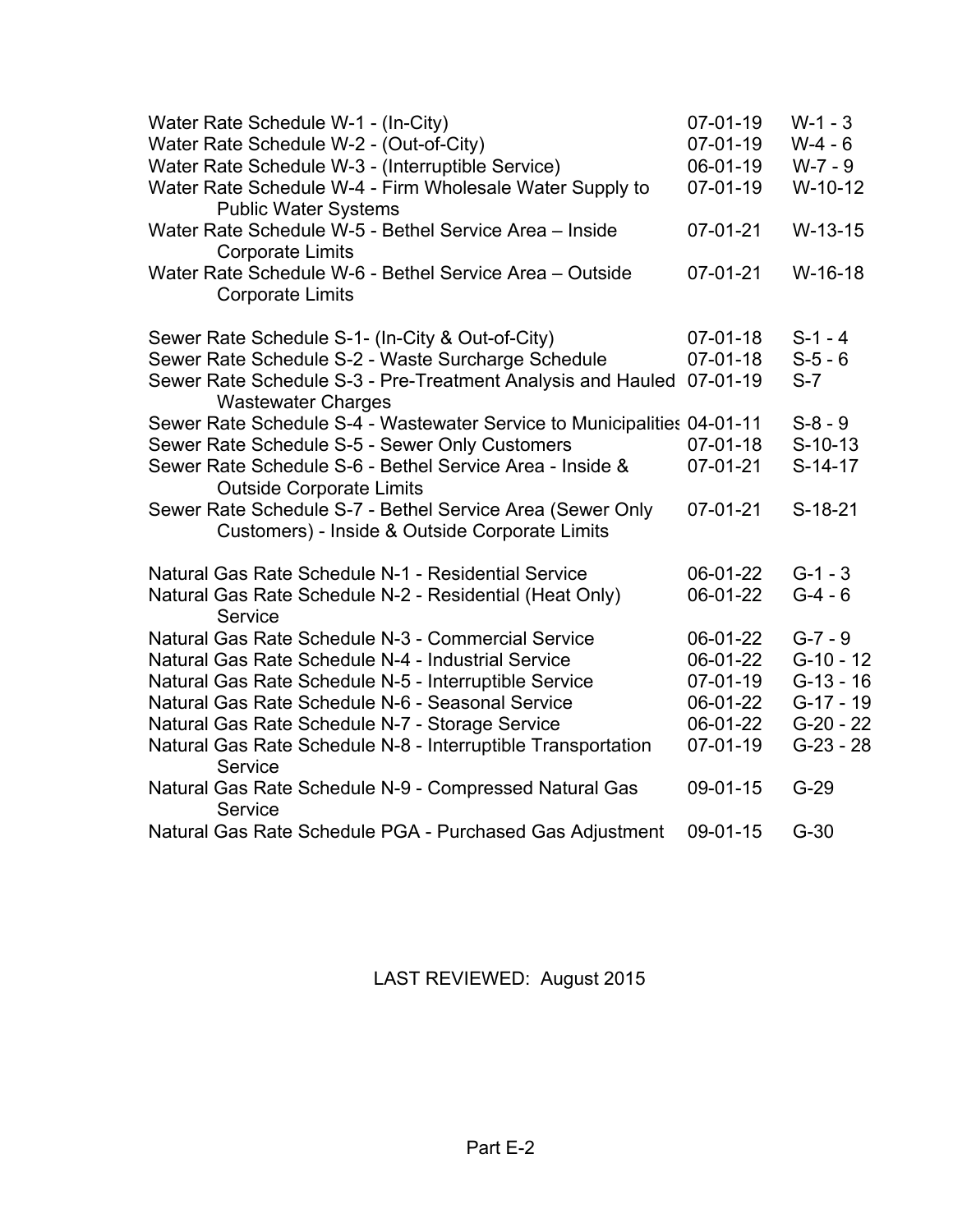### GREENVILLE UTILITIES COMMISSION

## PART E

# UTILITY RATE SCHEDULES

#### 1.0 GENERAL

All rate schedules that are available to customers with electric, water, sewer or gas utility service will be included in this section of the Greenville Utilities Commission's Utility Regulations, as attached hereto.

### 2.0 APPLICABILITY

Each rate schedule included herein has a section of applicability defining the applicability of each rate schedule to the utility service requested or rendered.

#### 3.0 RATE CHANGES & PUBLIC NOTIFICATION

The Commission will adjust utility rate schedules from time to time as outlined below:

- 3.1 Where an increase or decrease in electric rates is necessary to pass through, or track, increases or decreases in the Commission's cost of electrical power, then action will be taken by the General Manager/CEO to adjust the PPAs (Purchase Power Adjustments) and report action at the next regular meeting of the Commission which has been duly advertised. Following adoption of the revised rates and riders, copies of the new rate schedules and riders will be sent to all holders of Utility Regulations manuals and posted on GUC's website.
- 3.2 Where an increase or decrease in natural gas rates is necessary to pass through, or track, increases or decreases in the Commission's cost of natural gas and the costs to be tracked are reasonably uniform throughout all classes of gas rate schedules, then, action will be taken by the General Manager/CEO to adjust the PGA (purchase gas adjustment) and report action at the next regular meeting of the Commission which has been duly advertised. Following adoption of the revised rates, copies of the new rate schedules and riders will be sent to all holders of Utility Regulations manuals and posted on GUC's website.
- 3.3 The Commission will adjust electric, water, sewer or gas rates from time to time. When the Commission finds an increase or decrease in utility rates is necessary and was a part of the budget process, then action will be taken at a regular meeting of the Commission, which has been duly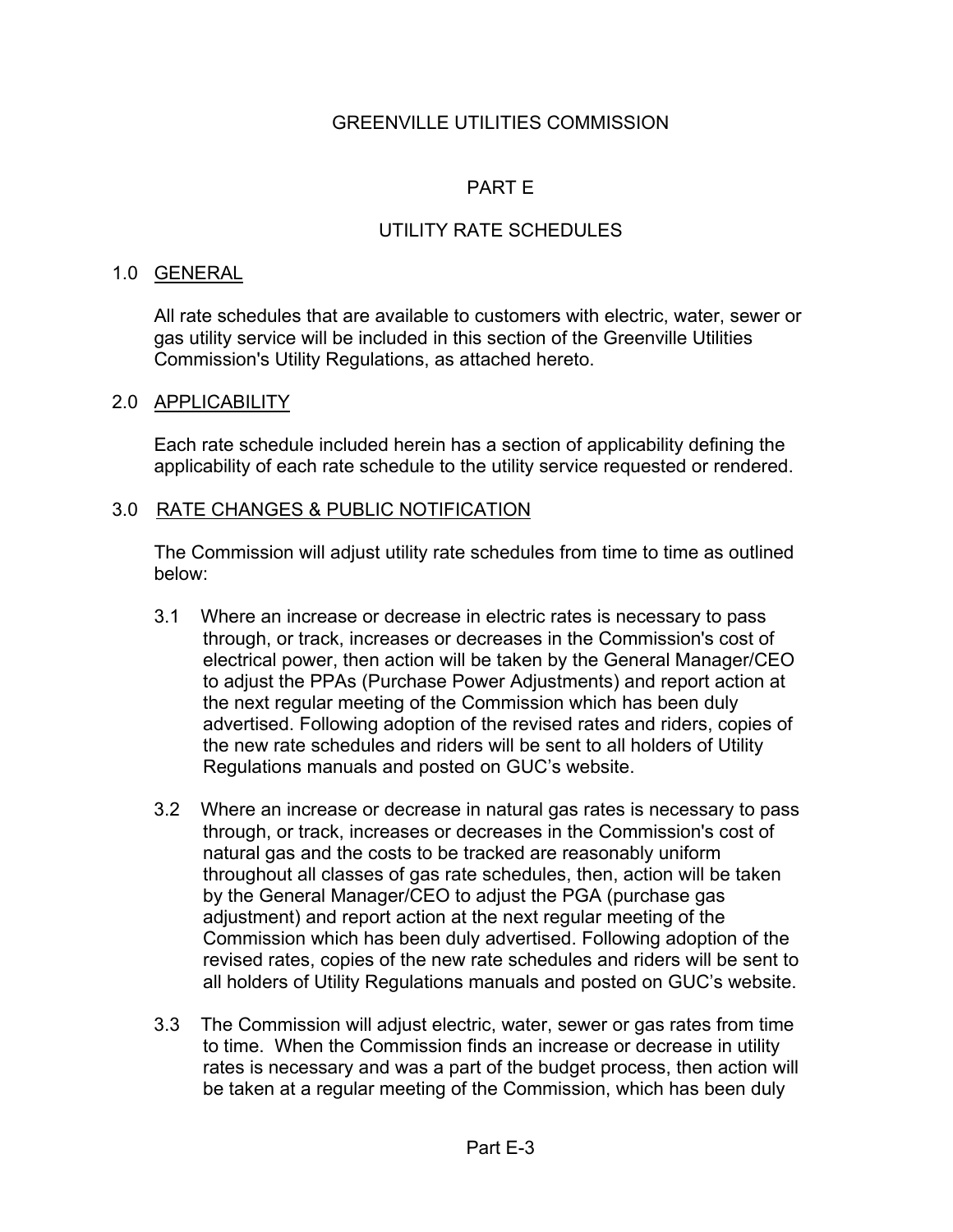advertised. Following adoption of the revised rates, copies of the new rate schedules and riders will be sent to all holders of Utility Regulations manuals and posted on GUC's website.

3.4 Where an increase or decrease in electric, water, sewer or gas rates is necessary and was not included in the annual budget process, Greenville Utilities Commission will publicize the proposed rate adjustment(s) by publishing notice not less than ten (10) days prior to the Board meeting date when the rate adjustment(s) will be considered in a newspaper of general circulation in the Commission's service area. Public input will be provided for through the public expression portion of Board meetings.

# 4.0 APPEALS REGARDING UTILITY RATES

Rules, regulations and policies of the Greenville Utilities Commission relating to rates charged to customers for utility services shall be interpreted and administered by the General Manager/CEO. Grievances arising thereunder likewise shall be considered and determined by the General Manager/CEO in his/her discretion. Any such decision of the General Manager/CEO shall be reduced to writing and delivered to the complaining party within five (5) business days after the decision of the General Manager/CEO. Thereafter, any customer may appeal any decision of the General Manager/CEO relating to rates to the full Commission for a hearing, upon notice of appeal to the Commission given in writing and filed with the Secretary of the Commission within fifteen (15) business days following receipt by such customer of the decision of the General Manager/CEO. A hearing on such appeal shall be scheduled and conducted by a majority of the members of the Commission within thirty (30) business days of the filing of such appeal, and the procedures relating to any such appeal shall be governed by the Administrative Procedure Act set forth in Chapter 150B of the General Statutes of North Carolina which is hereby adopted by the Commission as the rules of procedure of the Commission governing any hearing on any such appeal.

### 5.0 ATTACHMENTS

The following utility rate schedules are attached and included in Part E, Utility Rate Schedules, of the Commission's Utility Regulations:

Electric Rate Schedule ER-1 - Residential Electric Rate Schedule ER-2 - (Experimental) Residential Time of Use with Demand, Net Metering Electric Rate Schedule EG-1 - Small General Service Electric Rate Schedule EG-2 - Medium General Service Electric Rate Schedule EG-3 - Medium General Service-CP Electric Rate Schedule EG-4 - Large General Service